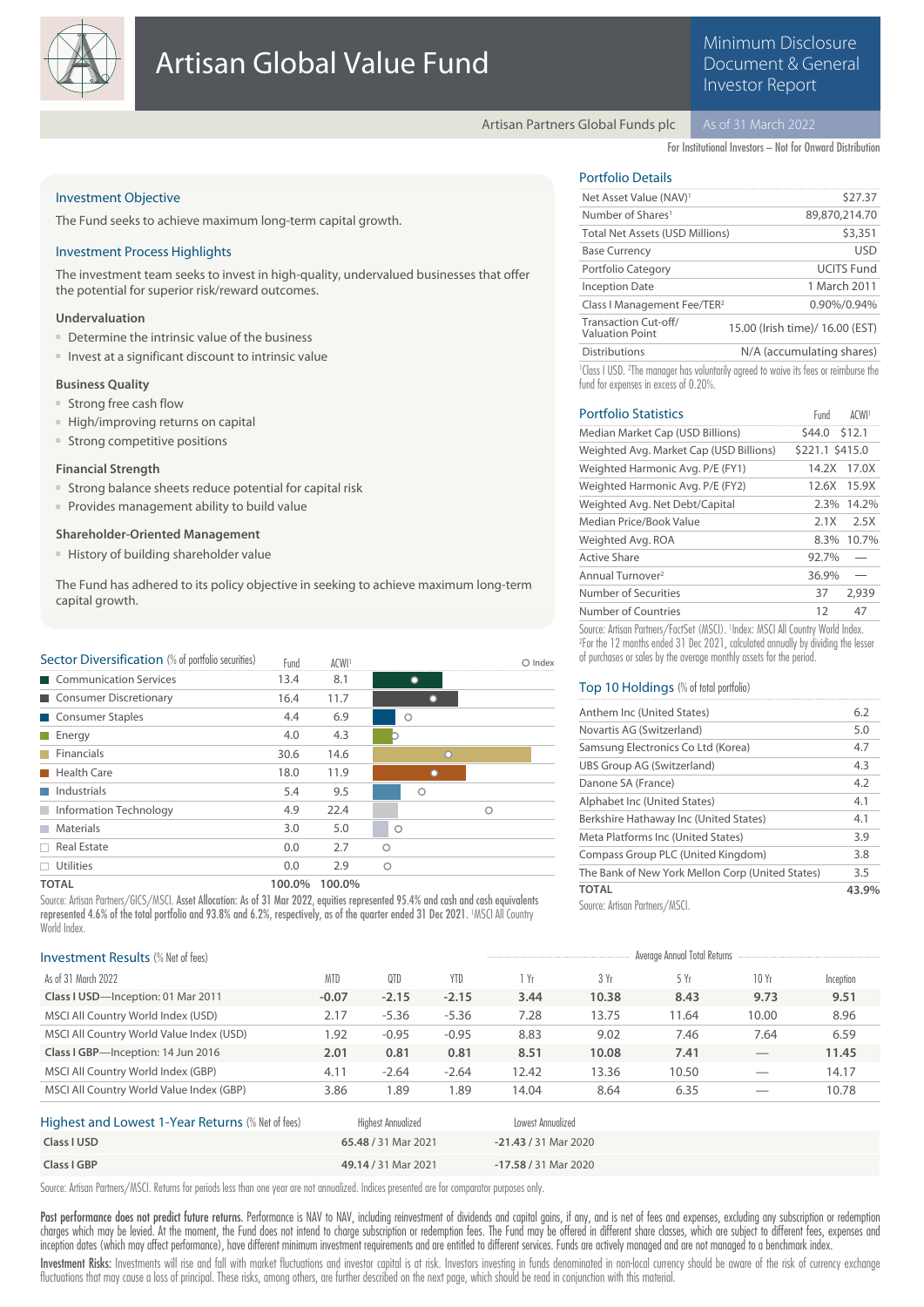# Artisan Global Value Fund

## Region/Country Allocation (% of portfolio securities)

| <b>REGION</b>           | Fund   | ACWI <sup>1</sup> |
|-------------------------|--------|-------------------|
| <b>AMERICAS</b>         | 48.0   | 64.6              |
| <b>United States</b>    | 45.9   | 61.4              |
| Canada                  | 2.1    | 3.2               |
| <b>EUROPE</b>           | 39.5   | 15.7              |
| Switzerland             | 13.2   | 2.5               |
| United Kingdom          | 12.0   | 3.7               |
| France                  | 5.1    | 2.8               |
| Netherlands             | 4.4    | 1.1               |
| Germany                 | 3.0    | 2.0               |
| Belgium                 | 1.8    | 0.2               |
| <b>FMFRGING MARKETS</b> | 9.5    | 11.1              |
| Korea                   | 4.9    | 1.4               |
| China                   | 2.6    | 3.3               |
| <b>Brazil</b>           | 1.9    | 0.6               |
| <b>PACIFIC BASIN</b>    | 3.0    | 8.5               |
| Japan                   | 3.0    | 5.4               |
| <b>MIDDLE EAST</b>      |        | 0.2               |
| TOTAL                   | 100.0% | 100.0%            |

Source: Artisan Partners/MSCI. <sup>1</sup>MSCI All Country World Index. Countries held in the index, but not held in the portfolio, are not listed.

#### Identifiers

| Class/Currency | ISIN         | SEDOL          | Minimum Investment |
|----------------|--------------|----------------|--------------------|
| Class LUSD     | IF00B43C0T93 | <b>B43C0T9</b> | \$500,000          |
| Class LGBP     | IF00B3PY1555 | <b>R3PY155</b> | £500,000           |

## Risk and Reward Profile

| Typically lower rewards |  |  |  | Typically higher rewards |  |  |
|-------------------------|--|--|--|--------------------------|--|--|
|                         |  |  |  |                          |  |  |

### Team Leadership (Pictured left to right)



| Portfolio Managers                           | Years of Investment Experience |
|----------------------------------------------|--------------------------------|
| Daniel J. O'Keefe (Lead)   Managing Director |                                |
| Michael J. McKinnon, CFA   Managing Director |                                |

The Scheme is approved by the FSCA under section 65 of the Collective Investment Schemes Control Act 2002 and has been categorised as a Collective Investment Scheme in Securities for public sale in South Africa.

The Scheme (Artisan Partners Global Funds Plc or APGF) is an umbrella type open-ended investment company with variable capital having segregated liability between its sub-funds, incorporated with limited liability and authorized in Ireland by the Central Bank of Ireland as an Undertaking for Collective Investments in Transferable Securities (UCITS) under registration number 485593. Artisan Partners Limited Partnership is an investment adviser registered with the U.S. Securities and Exchange Commission (SEC) and serves as the investment manager of APGF. Artisan Partners UK LLP (APUK) is authorized and regulated by the Financial Conduct Authority and is a registered investment adviser with the SEC and serves as distributor of APGF. This information is issued by APUK, 25 St. James's St., Floor 3, London SW1A 1HA, registered in England and Wales (LLP No. OC351201). Registered office: Reading Bridge House, Floor 4, George St., Reading, Berkshire RG1 8LS.

This is a marketing communication. Further fund details, including risks, fees and expenses, and other information, such as ESG practices, are set out in the current Prospectus, Supplements, Key Investor Information Documents (KIIDs) and other documentation (collectively, the Fund Documents), which can be obtained by emailing artisan.transfer.agency@jpmorgan.com. Please refer to the Fund Documents and consider all of a fund's characteristics before making any final investment decisions.

Latest Sub-Fund pricing is published daily on Bloomberg. Cut-Off Time in respect of each Dealing Day is 15.00 (Irish time); Valuation point: 16.00 (EST).

Investment Risks: International investments involve special risks, including currency fluctuation, lower liquidity, different accounting methods and economic and political systems, and higher transaction costs. These risks typically are greater in emerging markets. Securities of small- and medium-sized companies tend to have a shorter history of operations, be more volatile and less liquid and may have underperformed securities of large companies during some periods. Value securities may underperform other asset types during a given period. The investor acknowledges the inherent risk associated with the selected investments and that there is no guarantees in respect of capital or returns in a portfolio. Investments will rise and fall with market fluctuations and investor capital is at risk. The costs associated with this fund will impact your return over time. These risks, among others, are further described in the Fund Documents.

Collective Investment Schemes in Securities (CIS) should be considered as medium to long-term investments. CIS's are traded at the ruling price and can engage in scrip lending and borrowing. The collective investment scheme may borrow up to 10% of the market value of the portfolio on a temporary basis. A CIS may be closed to new investors in order for it to be managed more efficiently in accordance with its mandate. CIS prices are calculated on a net asset basis, which is the total value of all the assets in the portfolio including any income accruals and less any applicable, permissible deductions (brokerage, STT, VAT, auditor's fees, bank charges, trustee and custodian fees and the annual management fee) from the portfolio divided by the number of participatory interests (units) in issue. Forward pricing is used. A schedule of fees, charges and maximum commissions is available on request from the manager.

Performance has been calculated using net NAV to NAV numbers with income reinvested. The performance for each period shown reflects the return for investors who have been fully invested for that period. Individual investor performance may differ as a result of initial fees, the actual investment date, the date of reinvestments and dividend withholding tax.

Where foreign securities are included in a portfolio there may be potential constraints on liquidity and the repatriation of funds, macroeconomic risks, political risks, foreign exchange risks, tax risks, settlement risks; and potential limitations on the availability of market information. The investor acknowledges the inherent risk associated with the selected investments and that there are no guarantees.

Portfolio holdings are displayed in the context of marketing the fund shares and not the marketing of underlying portfolio securities. Securities referenced may not be representative of all portfolio holdings. Securities of the same issuer are aggregated to determine a holding's portfolio weight. Portfolio statistics calculations exclude outlier data and certain securities which lack applicable attributes, such as private securities. Artisan Partners may substitute information from a related security if unavailable for a particular security. This material is as of the date indicated and is subject to change without notice. Totals may not sum due to rounding.

Country exposure percentages reflect country designations as classified by MSCI as of the date shown. Securities not classified by MSCI reflect country designations as of the date the report was generated. MSCI makes no express or implied warranties or representations and shall have no liability whatsoever with respect to any MSCI data contained herein. The MSCI data may not be further redistributed or used to create indices or financial products. This report is not approved or produced by MSCI.

Sector exposure percentages reflect sector designations as currently classified by GICS. The Global Industry Classification Standard (GICS®) is the exclusive intellectual property of MSCI Inc. (MSCI) and Standard & Poor's Financial Services, LLC (S&P). Neither MSCI, S&P, their affiliates, nor any of their third party providers ("GICS Parties") makes any representations or warranties, express or implied, with respect to GICS or the results to be obtained by the use thereof, and expressly disclaim all warranties, including warranties of accuracy, completeness, merchantability and fitness for a particular purpose. The GICS Parties shall not have any liability for any direct, indirect, special, punitive, consequential or any other damages (including lost profits) even if notified of such damages.

This material is provided for informational purposes without regard to your particular investment needs and shall not be construed as investment or tax advice on which you may rely for your investment decisions. Investors should consult their financial and tax adviser before making investments in order to determine the appropriateness of any investment product discussed herein. In no event shall Artisan Partners have any liability for direct, indirect, special, incidental, punitive, consequential (including, without limitation, lost profits) losses or any other damages resulting from the use of this material.

**ARTISAN PARTNERS** 

For more information visit www.artisanpartners.com © 2022 Artisan Partners. All rights reserved.